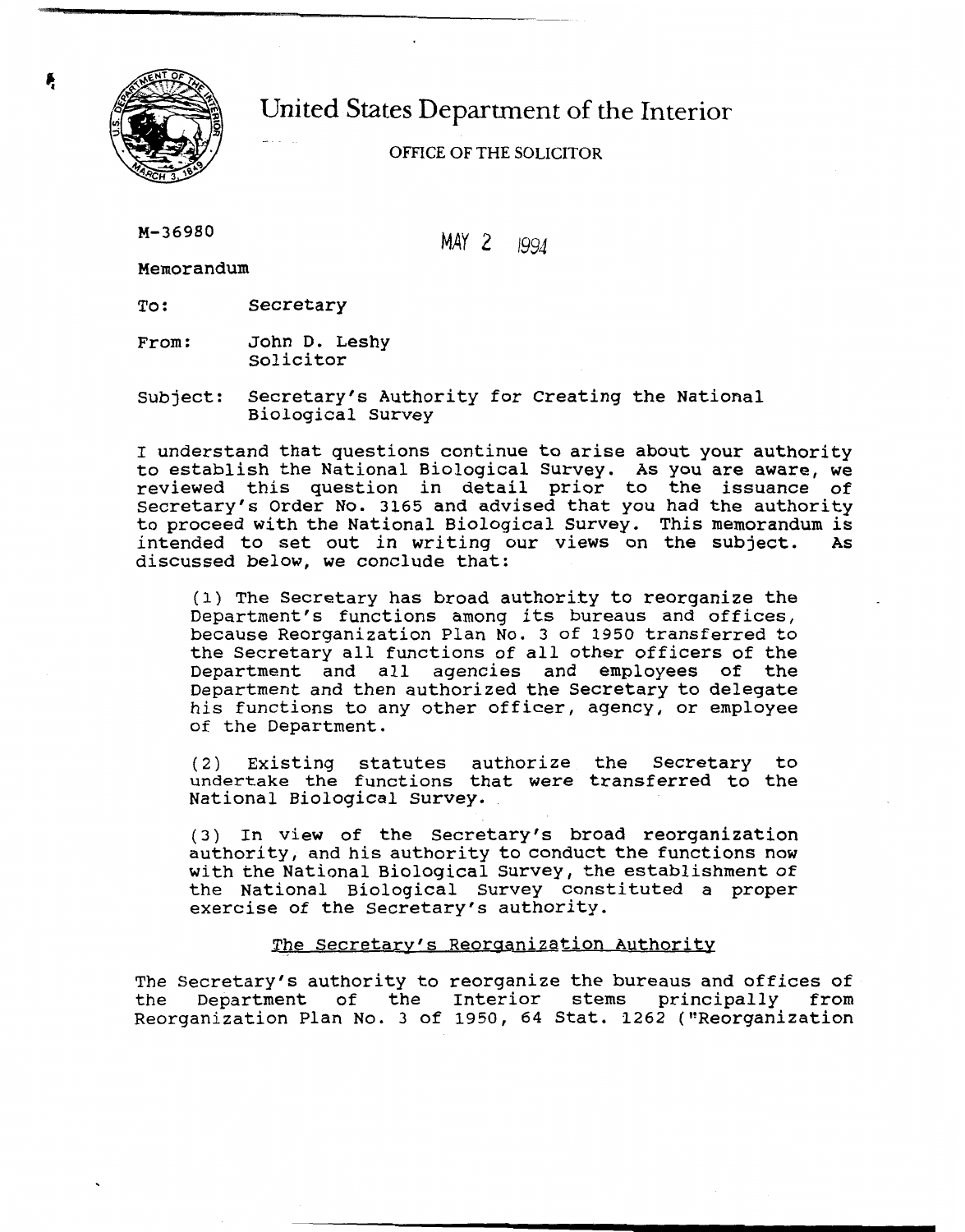Plan No. **3").'** Section l(a) of the Reorganization Plan provides:

[Tlhere are hereby transferred to the Secretary of the Interior all functions of all other officers of the Department of the Interior and all functions of all agencies and employees of such Department.

## **5** U.S.C. App. **5** l(a).2 Section 2 provides:

The Secretary of the Interior may from time to time make such provisions as he shall deem appropriate authorizing the performance by any other officer or by any agency or employee of the Department of the Interior of any function of the Secretary, including any function transferred to the Secretary by the provisions of this reorganization plan.

Reorganization Plan No. 3 was one of several such plans transmitted to Congress as a result of the report of the Commission on the Organization of the Executive Branch ("the Hoover Commission").<br>The bipartisan Hoover Commission was established in 1947 by Chapter 207, Public Law No. 162, 80th Congress. Its members were appointed by the President, the President pro tempore of the Senate, and the Speaker of the House of Representatives. Herbert Hoover served as the chairman of the Commission and Dean Acheson as the vicechairman. The purposes of the Commission included:

[The promotion of] economy, efficiency, and improved service in the transaction of public business . . . by--

(1) limiting expenditures to the lowest amount consistent with the efficient performance of essential services, activities, and functions;

(2) eliminating duplication and overlapping of services, activities, and functions;

<sup>&</sup>lt;sup>1</sup> The authority of the Secretary to establish bureaus or offices for the purpose of carrying out any function vested in the Secretary by law is not limited to Reorganization Plan No. 3. For example, 5 U.S.C. **5** 301 provides that the Secretary "may prescribe requlations for the government of his department  $\ldots$  [and] the performance of its business." Reorganization Plan No. 3 obviates the need to address any alternative source of the Secretary's authority.

This section, by its terms, did not apply to functions vested in hearing examiners by the Administrative Procedure Act, or in the then existing Virgin Islands Corporation. **5** U.S.C. App.  $§ 1(b).$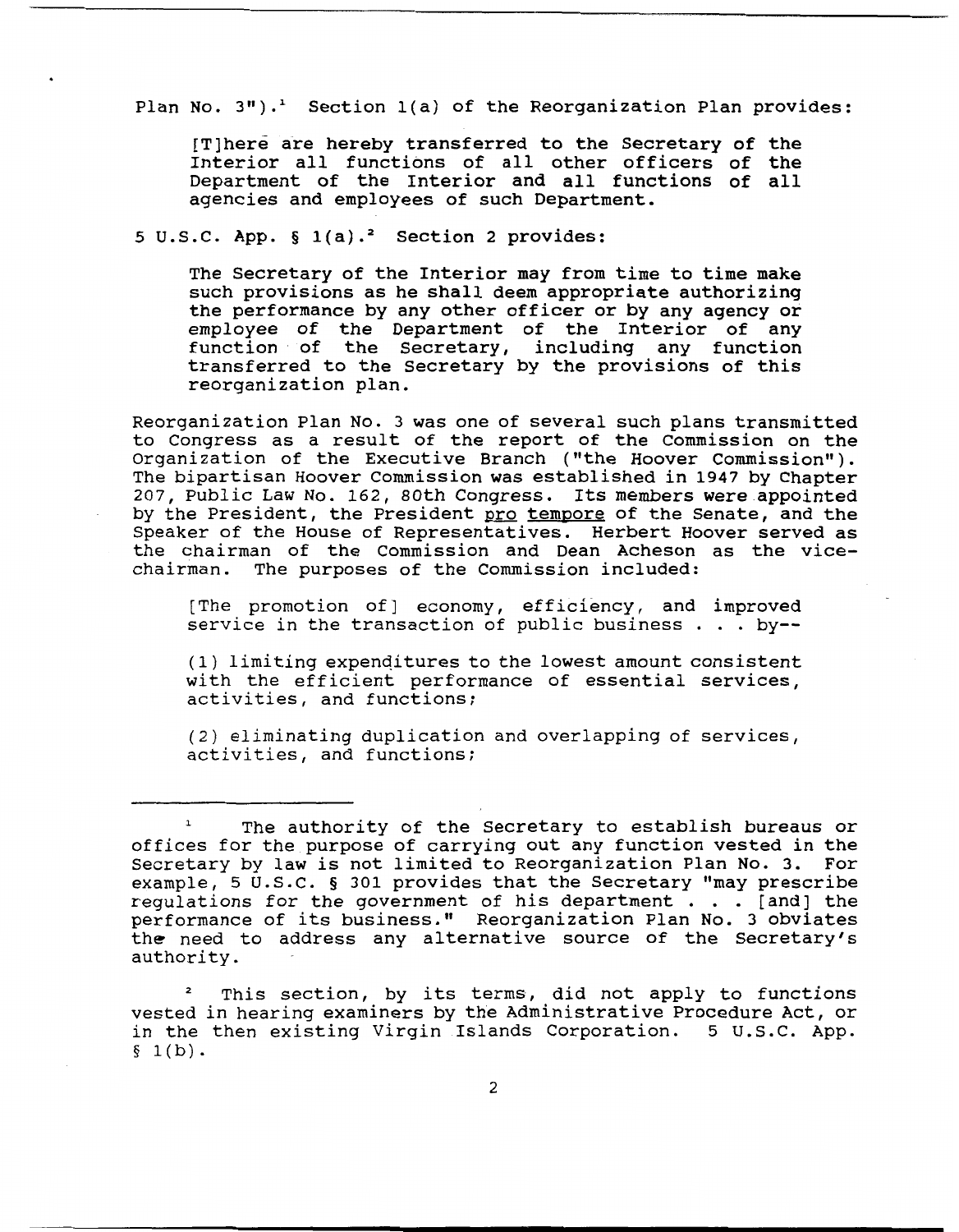(3) consolidating services, activities, and functions of a simiLar nature;

**(4)** abolishing services, activities, and functions not necessary to the efficient conduct of government; and

**(5)** defining and limiting executive functions, services, and activities.

Section 1, Chapter 207, Pub. L. No. 162, 80th Congress. The Hoover Commission was authorized to investigate all executive branch operations to determine what changes could be made to accomplish its purposes, and to report its findings to the Eighty-First Congress.

On January 13, 1949, the Hoover Commission wrote to Congress and recommended that Congress give the President authority to reorganize the Executive Branch. The Commission specifically found that:

The United States is paying heavily for a lack of order, and lack of clear lines of authority and responsibility, and a lack of effective organization in the executive branch. . . . [G]reat improvements can be made in the effectiveness with which the Government can serve the people if its organization and administration is overhauled.'

Then, on February 5, 1949, the Commission submitted to Congress its report on the General Management of the Executive Branch ("GM Report"). In that report, the Commission listed eight conditions then existing in the Executive Branch that were undermining the effective operations of the Federal Government. The Commission effective operations of the Federal Government. noted: "Many of the statutes and regulations that control the administrative practices and procedures of the Government are<br>unduly detailed and rigid." GM Report at 5. The Commission unduly detailed and rigid." GM Report at 5. further stated:

It is impossible to secure efficiency of administration<br>unless administrators have enough authority and administrators discretion to seize opportunities for economical and<br>effective operation. Present laws and regulations Present laws and regulations establish patterns so detailed and rigid that department heads are granted almost no operational discretion or flexibility necessary to give real efforts to the purpose of the Congress.

Instead of being unified organizations, many departments

**<sup>3</sup>**This letter is set out in its entirety in the Hoover Commission's first report to Congress, dated. February 5, 1949.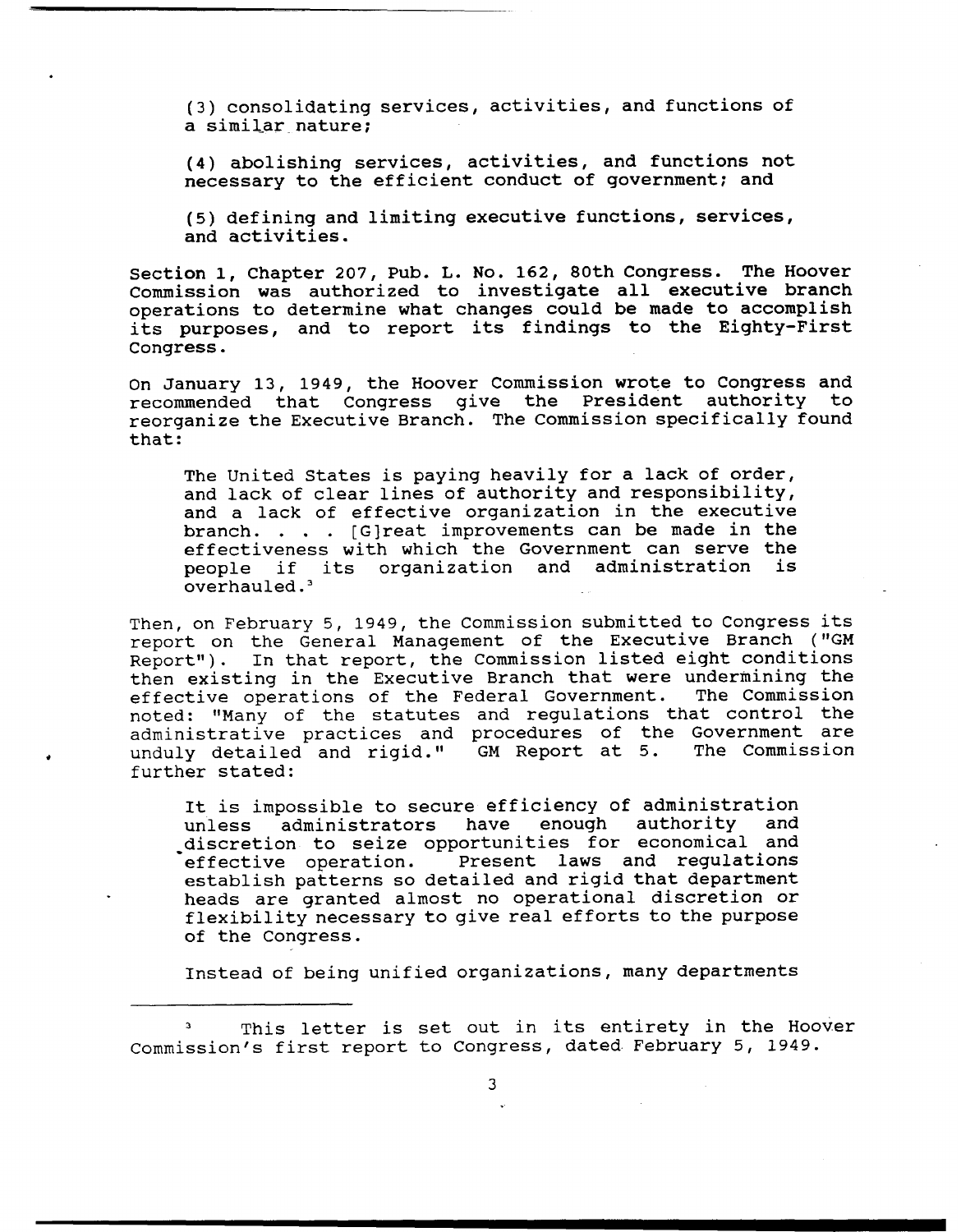and agencies are but loose federations of bureaus and na agencies are bac roose reacracions or sureaus and<br>ubdivisions, each jealously defending its own subdivisions, each jealously defending its own<br>jurisdiction. Department heads will not be able effectively to aid the President in the coordination of administration unless reorganizations produce unity and integration in fact as well as in appearance.

GM Report at 5-6.

The Commission offered specific recommendations to Congress on how to improve the management operations of the Executive Branch. The 20th recommendation was

that the department head should be given authority to determine the organization within his department. He should be given authority to assign funds appropriated by the Congress for a given purpose to that agency in his department which he believes can best effect the will of Congress.

GM Report at 41.

On March 13, 1950, President Truman sent twenty-one reorganization plans to Congress. President Truman's general message transmitting the plans stated department heads would, among other things, 'be enabled to effect appropriate internal adjustments as may be necessary within their departments to permit the most effective ecessary within their departments to permit the most effective<br>raanization of departmental resources and bring about continuous rganizacion of departmental resources and bring about continuous<br>mprovement in operations." Reorganization Plan No. 3 of 1950 improvement in operations." Reorganization Plan No. 3 of 1950<br>dealt exclusively with the Department of the Interior. The Senate Committee on Expenditures in the Executive Departments reported favorably on Reorganization Plan No. 3.' The Committee Report noted that the Reorganization Plan reflected four recommendations

**<sup>4</sup>**The process for Congressional consideration of a reorganization plan was governed by the Reorganization Act of 1949. Under that Act, if one of the Houses of Congress objected to a reorganization plan, it was not approved. If either House of Congress did not disapprove a reorganization plan within 60 days of continuous session, the plan was effective. Thus, the Senate Committee was not required to report favorably on Reorganization Plan No. 3 under the terms of the Reorganization Act of 1949.

The Supreme Court's decision striking down legislative vetoes, Immigration and Naturalization Service v. Chadha, 462 U.S. 919  $(1983)$ , called into question the validity of actions taken pursuant to the called fillo question the validity of actions taken pursuant.<br>In numerous statutes including the Reorganization Act of 1949. Congress responded by ratifying and affirming as law each reorganization plan that was enacted prior to October 19, 1984, which included Reorganization Act No. 3. Pub. **I,.** NO. 98-532, 98 Stat. 2705.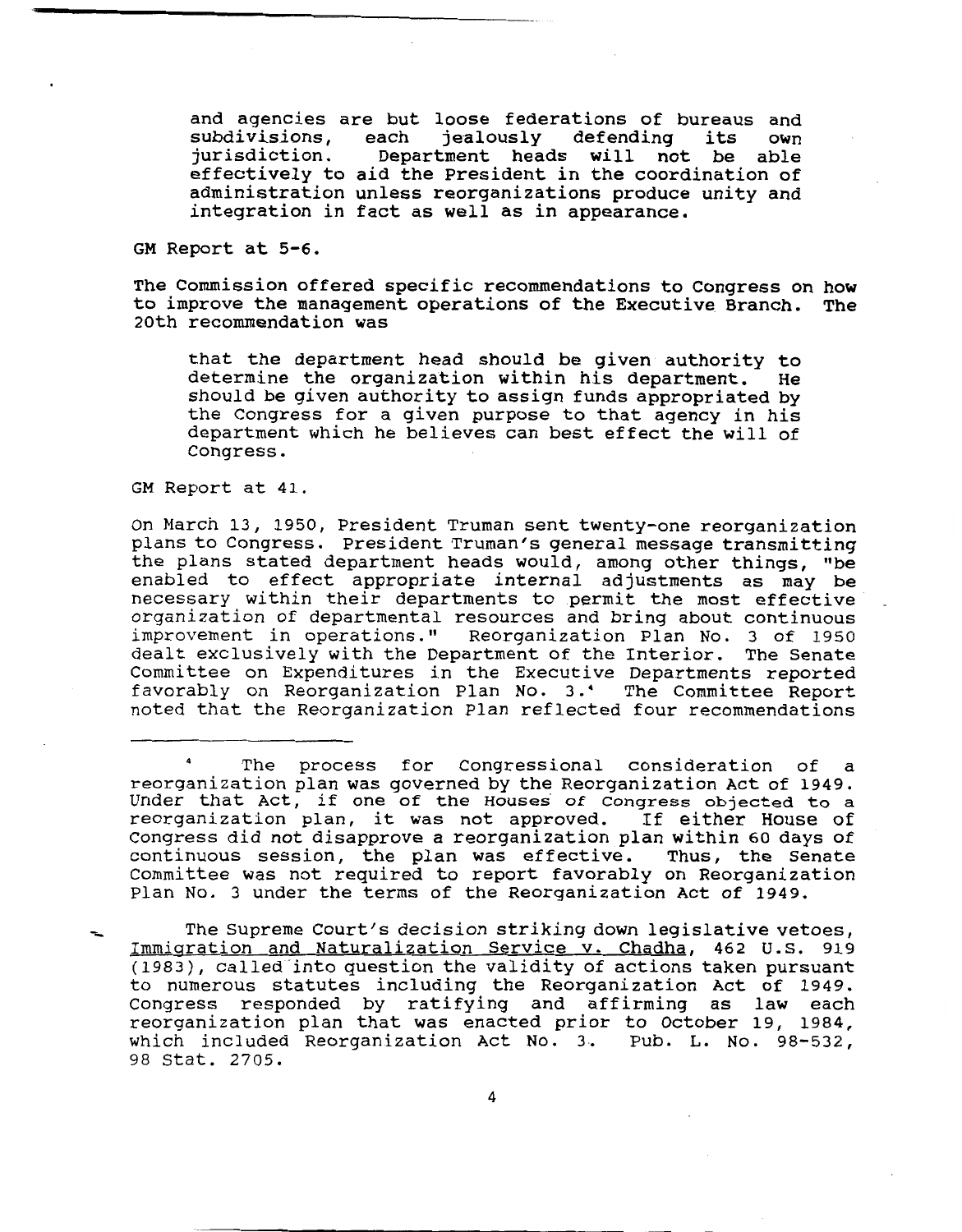in the Hoover Commission Report, including the 20th recommendation set out above. The Committee also found that the Reorganization Plan centralized the authority in the Secretary of the Interior over his department. Finally, the Committee recognized that the plan would vest in the Secretary of the Interior " $\mathfrak l$ authority over all of [its] operating units, except as to the Virgin Islands Corporation . . .."<sup>5</sup> Senate Report 1545, 81st Congress (emphasis added).

In 1955, the Acting Solicitor of the Department rendered an opinion on the Secretary's authority under Reorganization Plan No. 3 to establish the position of "associate" or "deputy" director of the Fish and Wildlife Service. Reorganization Plan No. I11 of 1940 had consolidated the Bureau of Fisheries and the Bureau of Biological Survey into one agency to be known as the Fish and Wildlife<br>Service. The plan also had provided that the functions of the The plan also had provided that the functions of the consolidated agency were to be administered under the direction and supervision of the Secretary of the Interior by a Director and not<br>more than two Assistant Directors. 62 I.D. 65. The Acting more than two Assistant Directors. Solicitor concluded that Reorganization Plan No. 3 removed any limitations that the earlier plan imposed on the structure of the organization through which functions relating to fish and wildlife were to be performed, and advised the Secretary that he was authorized by Reorganization Plan No. 3 to establish the position of "associate" or "deputy" director. Id.

Because of concerns over whether the Comptroller General would object to the payment of salary to an "associate" or "deputy" director, the Department requested the Comptroller General's views. The Comptroller General agreed with the Acting Solicitor's opinion, stating, among other things: "The effect of a reorganization plan which has not been rejected by Congress in the manner prescribed by section 6 of the Reorganization Act of 1949, 63 Stat. 205, is tantamount to that of a statute. It has the force and effect of law. " 34 Comp. Gen. 410, 411. 34 Comp. Gen. 410, 411.

**In short, the effect of** Reorganization Plan No. 3 was to wipe out a patchwork of statutory delegations running to subordinate officers and bureaus and to vest all authority in the Secretary,<br>including the authority to redelegate functions. Congress has including the authority to redelegate functions. confirmed and carried forward this approach, because the usual pattern in the many new statutory delegations given \_to the Department since 1950 has been, as in Reorganization Plan No. 3, to vest authority in the Secretary, rather than in subordinate

**<sup>5</sup>**Operating units specifically cited in the Senate Report and still within the Department of the Interior are: the Bureau of Reclamation, the Bureau of Indian Affairs, the Geological Survey, the Bureau of Mines, Government in the Territories, National Park Service, Fish and Wildlife Service, Bureau of Land Management and Office of the Secretary.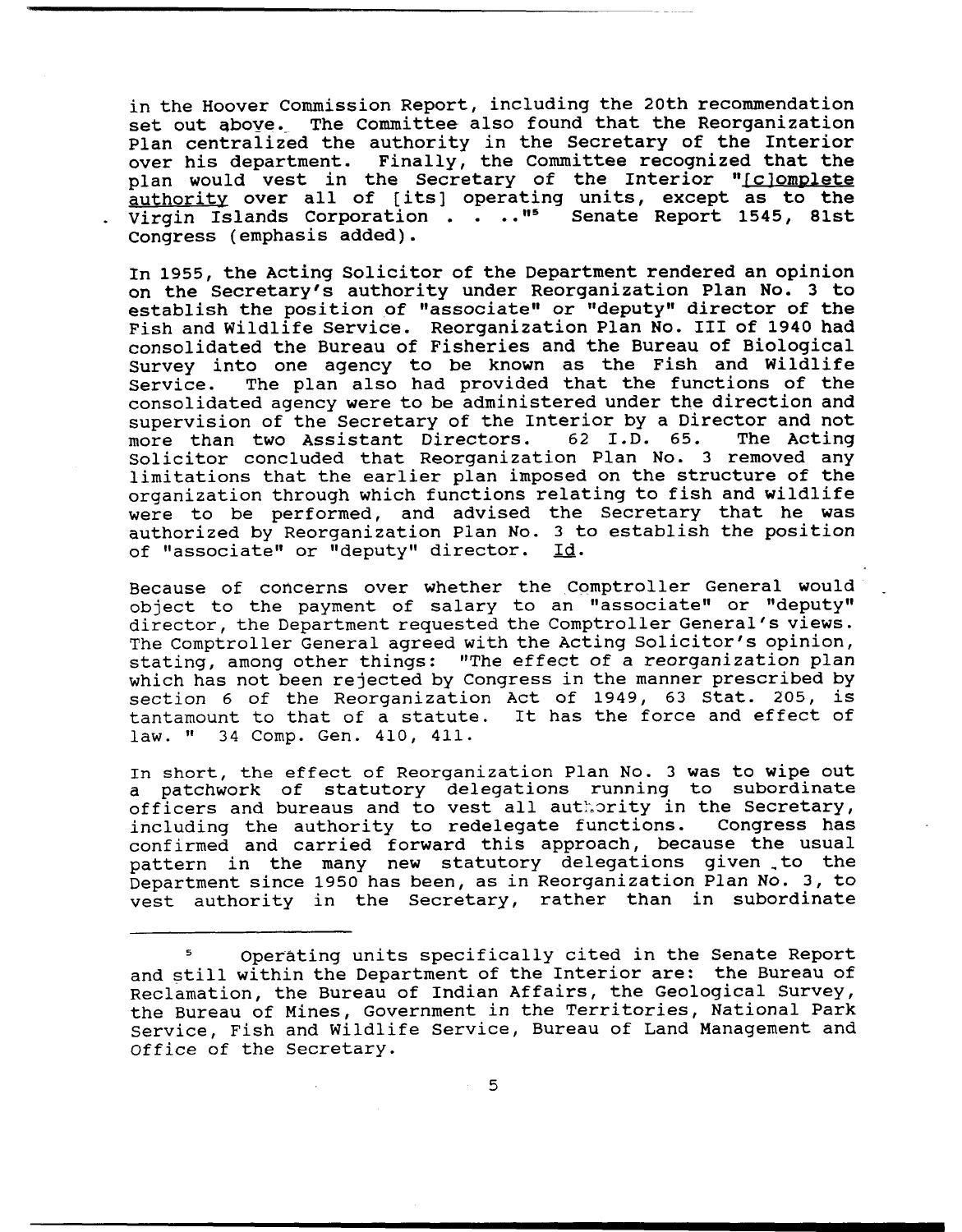officials." Accordingly, most authority now exercised by bureaus and offices-of the Department has been delegated to them by the Secretary.

Under his broad reorganization authority, the Secretary may, if he chooses, withdraw these delegations and reassign the authority elsewhere. Over the years, the Secretary frequently has used the authority of Reorganization Plan No. 3 to effect organizational changes in the Department. Attached as Appendix A is a list of some of the instances in which this authority has been exercised.'

#### The National Biological Survey

The creation of the National Biological Survey is in accord with<br>the Secretary's authority described above. In essence, the the Secretary's authority described above. Secretary (a) withdrew from some bureaus functions being performed by their employees and (b) redelegated those same functions to the National Biological Survey and its employees. Most of those National Biological Survey and its employees. transferred functions came fromthe U.S. Fish and Wildlife Service, with some from the National Park Service, the Bureau of Land Management, the Minerals Management Service, the Office of Surface Mining Reclamation and Enforcement, the U.S. Geological Survey, and the Bureau of Reclamation. For each bureau from which functions were transferred, the authority for those functions rests with the Secretary." The Secretary merely revoked the delegation of those

See, e.g., 16 U.S.C. § 1533 (Endangered Species Act); 43 U.S.C. § 1511; (Colorado River Basin Project); 43 U.S.C. **5** 1334 (Outer Continental Shelf Lands); and 50 U.S.C. § 167a (The Helium Act).

**<sup>7</sup>**Our interpretation of Reorganization Plan No. 3 is not unique in the Federal Government. Other departments for whom the President submitted reorganization plans in 1950 have continued to exercise this organizational authority over the ensuing years. For example, in 1991, by Department Organization Order 10-14, the Secretary of Commerce used his authority under Reorganization Plan No. 5 of 1950, to vest in himself the functions of the Patent and Trademark Office specified in title 35 of the United States Code.

For example, the Fish and Wildlife Act of 1956 authorizes  $\bullet$ the Secretary to conduct investigations, prepare and disseminate information, and make periodic reports to the public, to the President, and to Congress with respect to the availability and abundance and the biological requirements of the fish and wildlife resources. I6 U.S.C. § 742d(a)(2). The Secretary also is authorized by the Fish and Wildlife Coordination Act to make surveys and investigations of the wildlife of the public domain, 16 U.S .C. **5** 661 **(2),** and by the Migratory Bird Treaty Act to collect and publish useful information as to the preservation of migratory birds, 16 U.S.C. **5** 701. See also 16 U.S.C. **55** 18g (National Park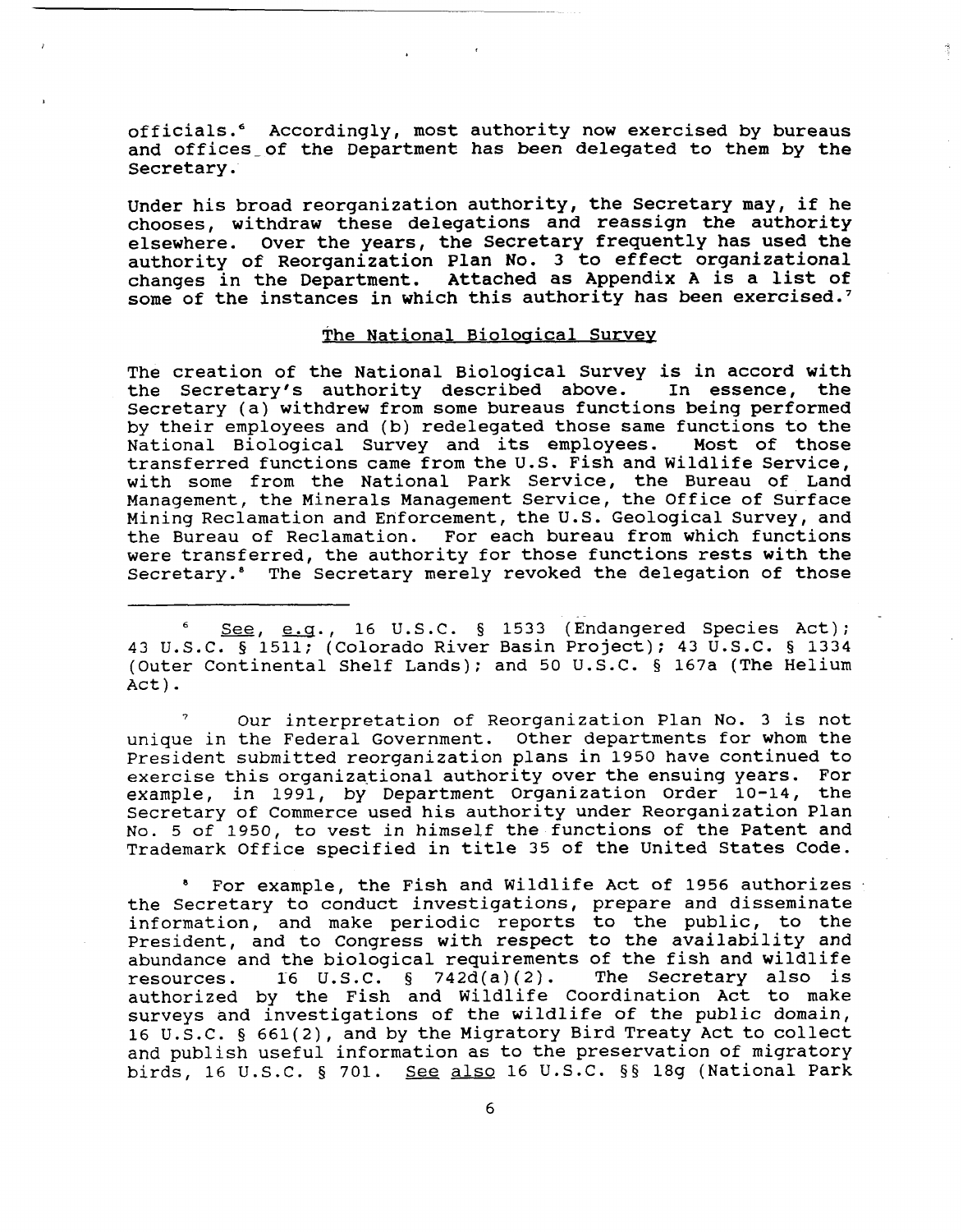functions to the above-mentioned bureaus, and redelegated them to the National Biological Survey.

#### Conclusion

Reorganization Plan No. 3 vests broad authority in the Secretary to organize and reorganize the Department of the Interior "as he deems appropriate." 5 U.S.C. App. *5* 2. The creation of the National Biological Survey was a proper exercise of that authority.

The following attorneys worked on this opinion: Wilma A. Lewis, Associate Solicitor for the Division of General Law; Timothy S. Elliott, Deputy Associate Solicitor for the Division of General Law; Robert H. Moll, Assistant Solicitor, Branch of Administrative Law and General Legal Services; and Debra Hecox, Alan Palisoul, Michael L. Connor, John R. Payne dtaff attorneys.

al Legal Services; and Debra Hecox, Alanor, John R. Payne Staff attorneys.<br>
John D. Leshy<br>
Solicitor<br>
Solicitor<br>
Pate: May<br>
Pate: May  $\frac{1}{\sqrt{2}}$ concur: <del>July</del> Date: May 4, 1994

Secretary of the Interior Service volunteer authority), 4601-1 (Outdoor Recreation Program), 742c(a) (authority for loans for commercial fishing); 30 U.S.C. **9**  181 (authority for mineral leases and prospecting permits); 43 U.S.C. §§ 373 (Reclamation Act), 1737 (Federal Land Policy and Management Act). Functions transferred from the Office of Surface Mining Reclamation and Enforcement and the U.S. Geological Survey also are functions that by law are vested in the Secretary. The function transferred from the Office of Surface Mining Reclamation and Enforcement involved mine contaminants research under the Fish and Wildlife Act **of** 1956 and the Fish and Wildlife Coordination Act. In addition, prior to the establishment of the National Biological Survey, the U.S. Fish and Wildlife Service, pursuant to the Fish and Wildlife Act of 1956 and the Fish and Wildlife Coordination Act, was performing on a reimbursable basis biological services for the U.S. Geological Survey's National Water. Quality Assessment Program. Those functions were transferred to the Essessment resylant these randerens were cransferred to the<br>ational Biological Survey, which continues to perform those functions for U.S. Geological Survey on a reimbursable basis. By contrast, authority for a National Wetlands Inventory authorized by Pub. Law 99-645 was not transferred to the National Biological Survey. This post-1950 statute requires that the Inventory be carried out through the U.S. Fish and Wildlife Service. 16 U.S.C. **<sup>5</sup>**3931. The Inventory thus could only be transferred to another component of the Department of the Interior by statute.